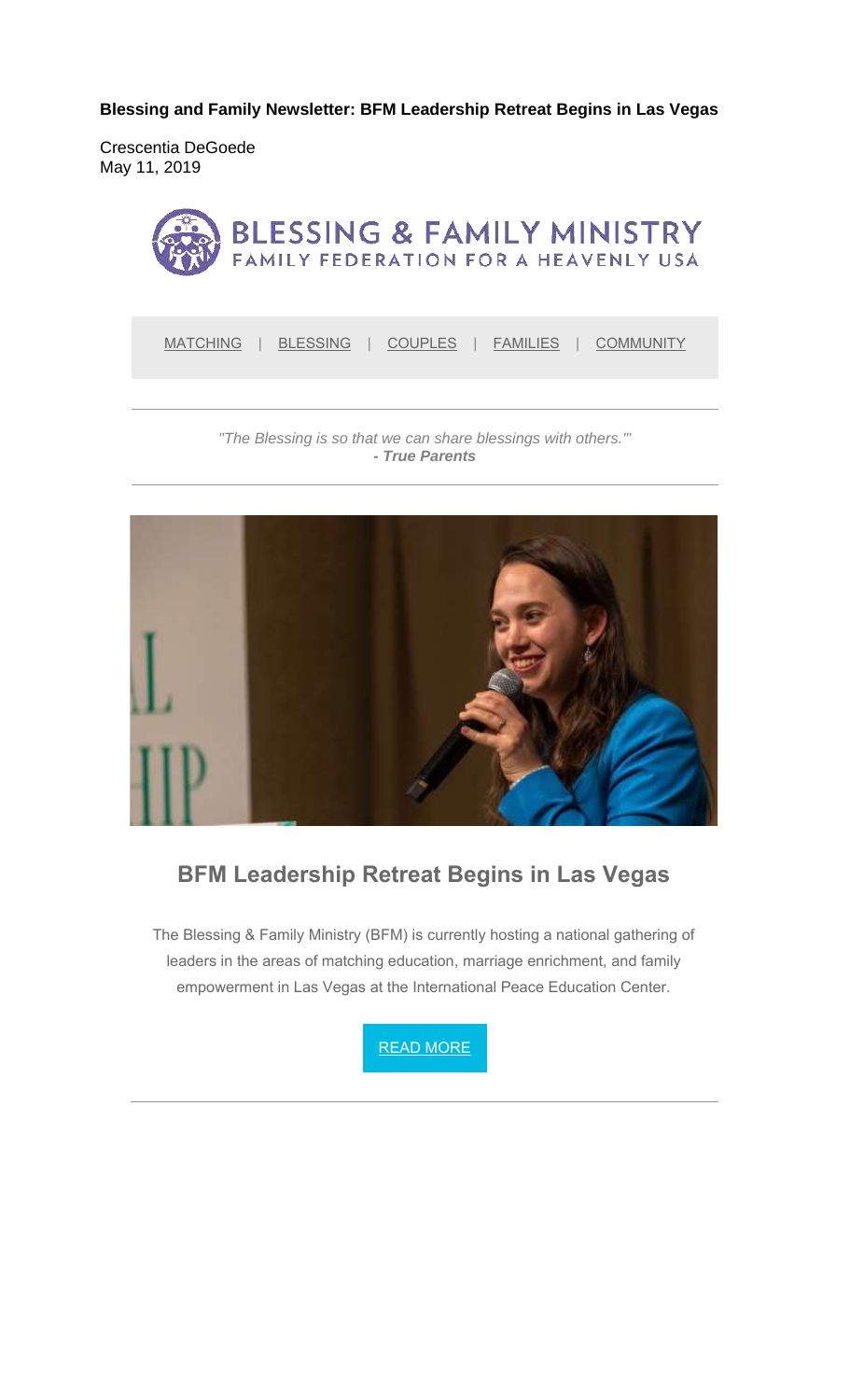

# **Webinar: Safe Conversations | Satisfy the Deepest Yearning of the Human Heart**

The program "Safe Conversations" (SC), created by Dr. Harville Hendrix and Dr. Helen LaKelly Hunt, will be presented by Nancy Bulow and Hilde Wiemann...

SIGN UP!



# **In Marriage, Money Problems Are Rarely Just About Money**

Money problems are rarely about money only. This article by Mary Hunt, the founder of 'Debt-Proof Living', illustrates how important it is for couples to learn to manage their differences in terms of spending and saving money.

READ ARTICLE



## **Mothers Love Through Their Actions**

In honor of Mother's Day, this week I would like to highlight a few mothers who also exemplified their love through their deeds...

READ ARTICLE